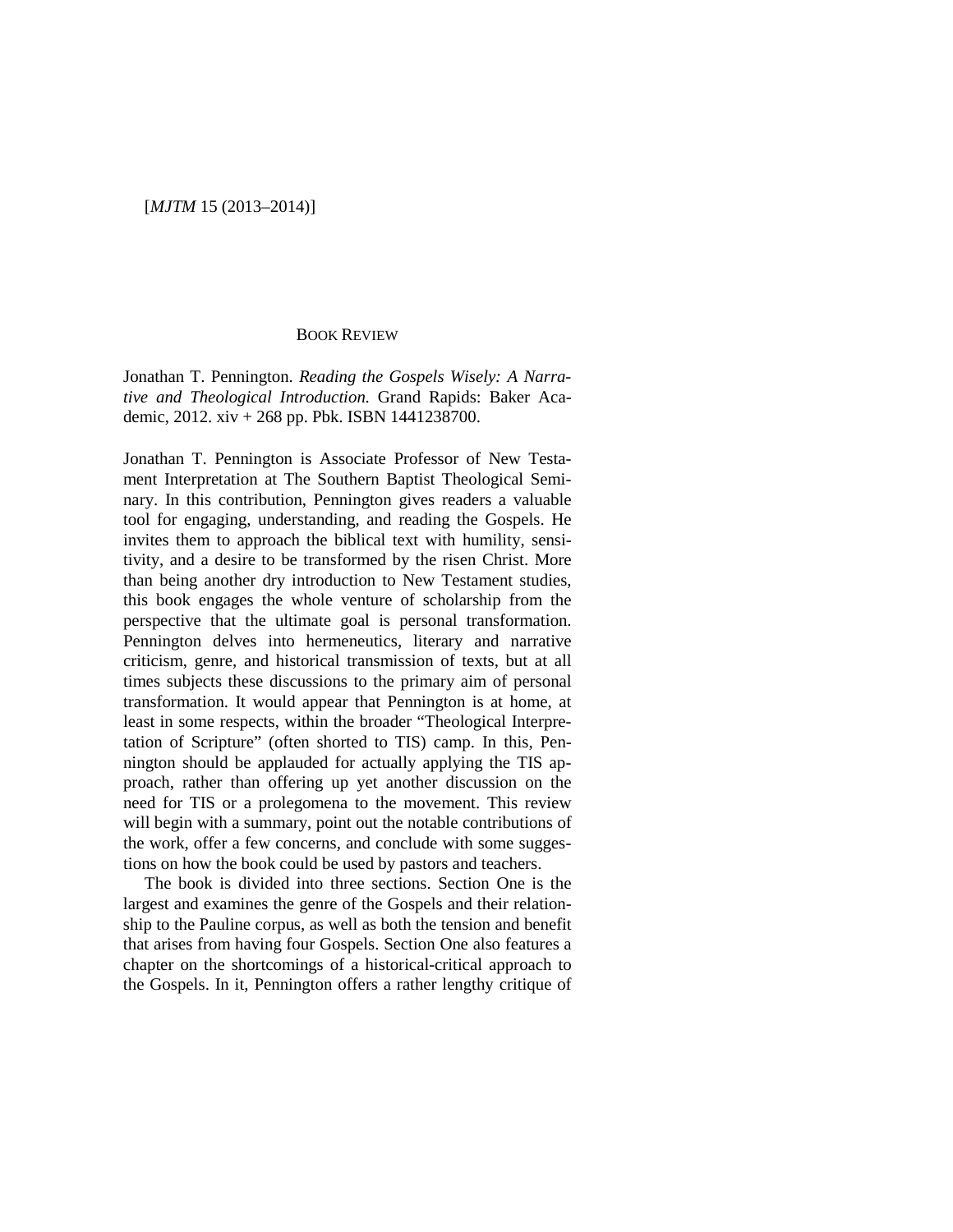## R2 *McMaster Journal of Theology and Ministry* 15

N. T. Wright's historically premised, *Jesus and the Victory of God*, with most of the critique being an endorsement of Richard Hays's interaction with Wright. (The interaction is in lectures originally presented as part of the annual Wheaton Theology Conference [2010] and then published as *Jesus, Paul and the People of God: A Theological Dialogue with N.T. Wright*, edited by Nicholas Perrin an Richard Hays, IVP 2011.) In this chapter, Pennington surveys the different understandings of history through the ages. He draws special attention to the oft-occurring divide between history and theology—highlighting the work of the major players in this field. He attempts to demonstrate the bankruptcy of a strictly historical-critical approach to the Gospels. In the end, he builds on his introductory chapter on the genre of the Gospels, and agrees with Richard Bauckham, (his PhD supervisor at St. Andrews) that the most appropriate genre with which to identify the Gospels is that of "Testimony." He argues that this approach relieves the modern reader from the need to "peel back" the text in order to reconstruct the historical situation from which it arose. In the end, he summarizes his proposal this way, "*We must not lose history in doing theology, and we must not lose theology in doing history*" (103; italics original). Although most evangelical scholars would agree in theory, Pennington should be applauded for actually offering a framework and basis from which to enter into this kind of delicate investigation.

The final chapter in Section One is entitled, "Reading Holy Scripture Well." Pennington offers a three-pronged hermeneutical foundation for reading the Gospels: 1) "Behind the Text" (Historical); 2) "In the Text" (Literary); and 3) "In Front of the Text" (Canonical/Theological). His explanations of the three foundations are clear, fairly concise, and informative. He also gives attention to the human and divine aspects of authorship and discusses the concept of authorial intent.

Section Two begins with a chapter on the merits of Narrative Analysis over and against the WSM hermeneutic (the "whatever strikes me" hermeneutic). In doing this, Pennington offers an example of narrative analysis by examining Luke 7:1–10 in detail. Chapter 10 argues for a greater interest on the part of the reader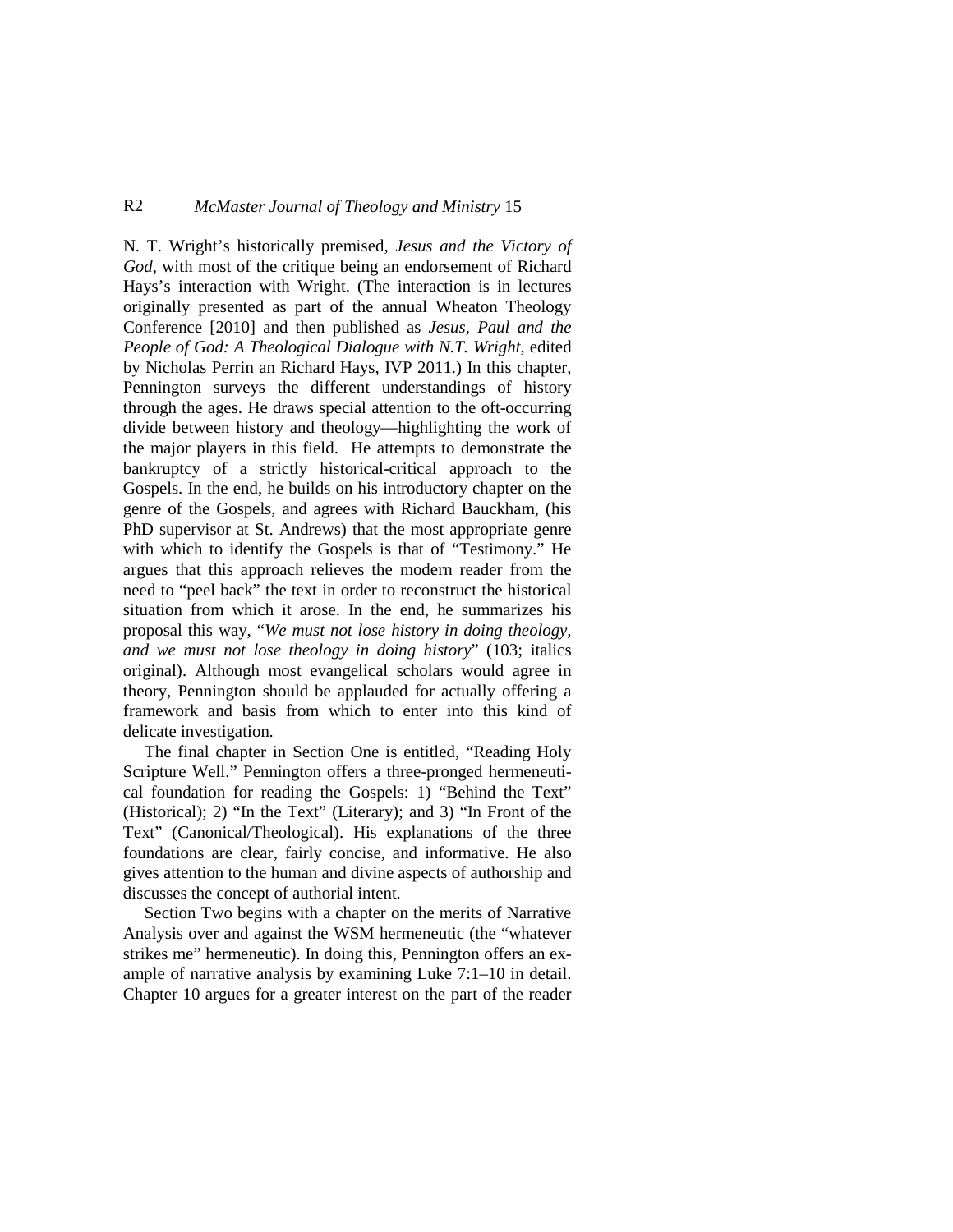in the broad range of contexts (from the individual story, to the Gospel itself, to the canonical story). To illustrate this, Pennington turns again to Luke 7:1–10.

Section Three functions as the proverbial "icing on the cake." Pennington—who argues for the importance of the transformational aspect of Holy Scripture—certainly practices what he preaches in Chapter 11. Here he deals with applying and teaching the Gospels. He draws from the works of noted homileticians and scholars such as Daniel Doriani, Bryan Chapell, J. I. Packer, and Augustine. In this section, Pennington argues persuasively that theocentric application of the Gospels is not an afterthought to exegesis, but is in fact indispensable. His point is that one does not truly understand the meaning of the text unless one can apply and be changed by it. The final chapter sets forward the primacy and centrality of the Gospels within the canon of Scripture.

A few points of appreciation are warranted for Pennington's work. First of all, the book strikes that rare balance between scholarly and pastoral. The chapter on application is not an *after*thought, but instead is a theme found throughout the book. Second, although written from a pastoral standpoint, the work is well documented and features a host of references from those across the theological and chronological spectrum. Pennington is as comfortable interacting with Augustine as he is with Bultmann. Third, his writing style is engaging. Pennington is clear and not overly verbose. He uses the benefit of repetition for memorization (his definition of Gospel being an example, appearing nearly half a dozen times throughout the book). Additionally, Pennington seeks to keep his writing interesting by offering a number of far-fetched, though effective analogies (involving everything from Bible-reading extraterrestrials, to watching the Kentucky Derby in slow motion). In the book, Pennington is pastoral in his approach, even broaching the nightmare situation of a seminarian returning home to find his mother-inlaw misusing the infamous verse from Jeremiah about God's great plans for her life. His answers to this and other tough questions about how one should respond to bad exegesis are consistently filled with grace.

A few minor concerns may also be noted. Chapter 5, the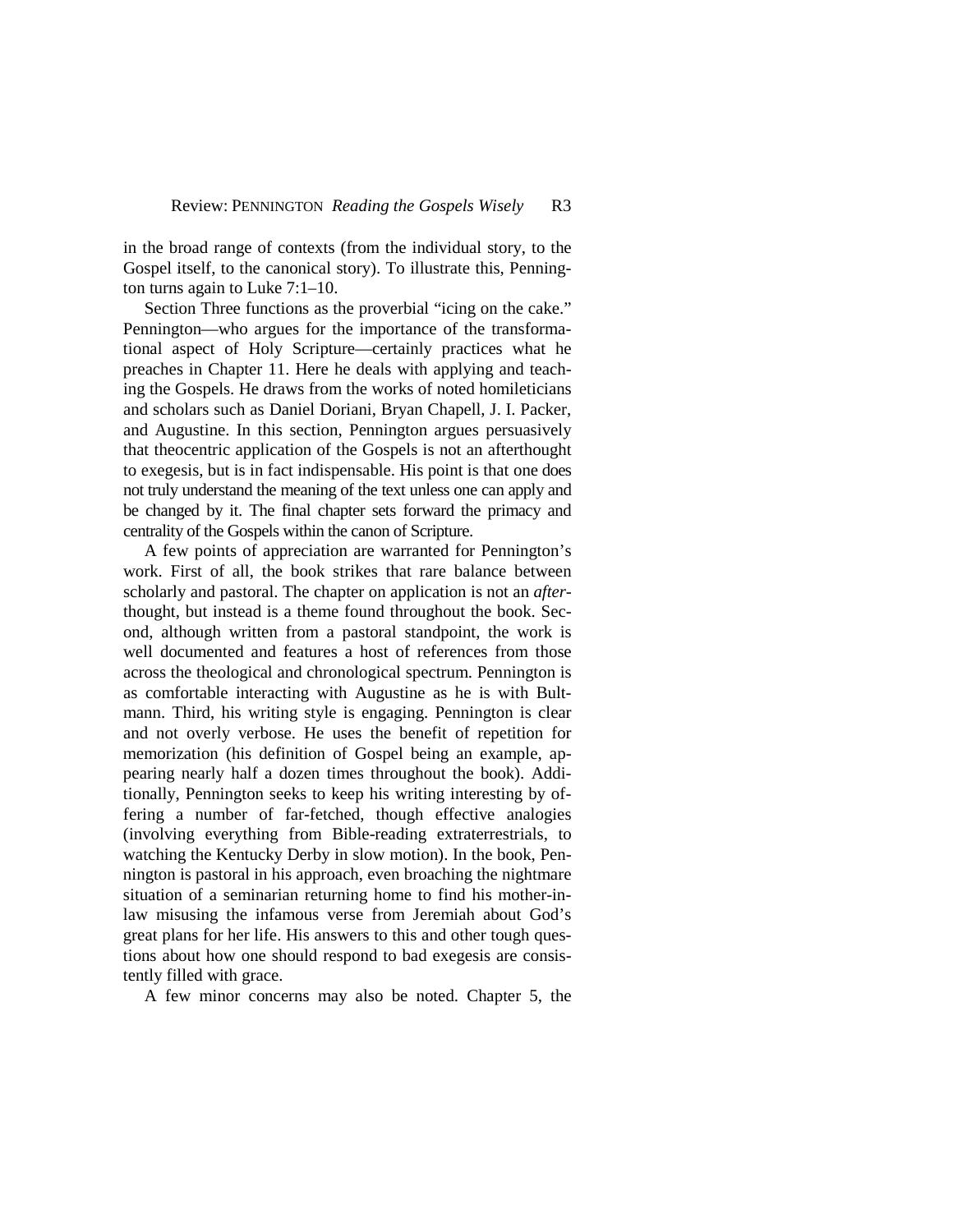## R4 *McMaster Journal of Theology and Ministry* 15

chapter on history, methodology, and their relationship to theology, is a bit too long and detailed for an introductory book. The lengthy discussion of various scholarly views of history (e.g., Troeltsch, Bultmann, Barth, etc.) is interesting, but may be a bit overwhelming for a first- or second-year seminarian—or even a pastor who has been out of the academic world for a few years. Another small concern I would note is Pennington's interaction with Wright's work. He seems to fault Wright's *Jesus and the Victory of God* for conceding too much to the historical-critical and naturalistic worldview. Wright contributed to a TIS publication in the past (*Theological Interpretation of the New Testament*, edited by Vanhoozer, Treier, and Wright, Baker, 2008). The criticism Pennington offers of Wright could likely be explained by looking more carefully at the audience Wright had in mind for his work on Jesus.

Other than these two minor concerns, there is little else with which to find fault. *Reading the Gospels Wisely* is both specific and broad, and that is what makes it so strong. It is specific in that it is well sourced and offers a number of concrete examples to flesh out its proposals. And it is broad in that it offers a comprehensive approach to the Gospels—one that does not blindly embrace the historical-critical hermeneutic but seeks to apply a consistent, distinctly Christian view of Scripture. Because it covers the important introductory-type questions such as genre, transmission, and narrative analysis, it would serve well as a textbook for a course on the Gospels. Because it also strongly embraces the importance of personal spiritual transformation, it would be beneficial for a seminary context where future pastors and evangelical scholars are being trained. Assuming the book would be paired in a classroom setting with a standard introductory New Testament textbook (covering the important topics of form, source, and redaction criticism), *Reading the Gospels Wisely* is an excellent resource and will no doubt continue to be used for this purpose. Pastors and church leaders desiring a deeper understanding of the Gospels, what exactly they are, and how they relate to Paul's writings, will find this book very useful.

Deven K. MacDonald